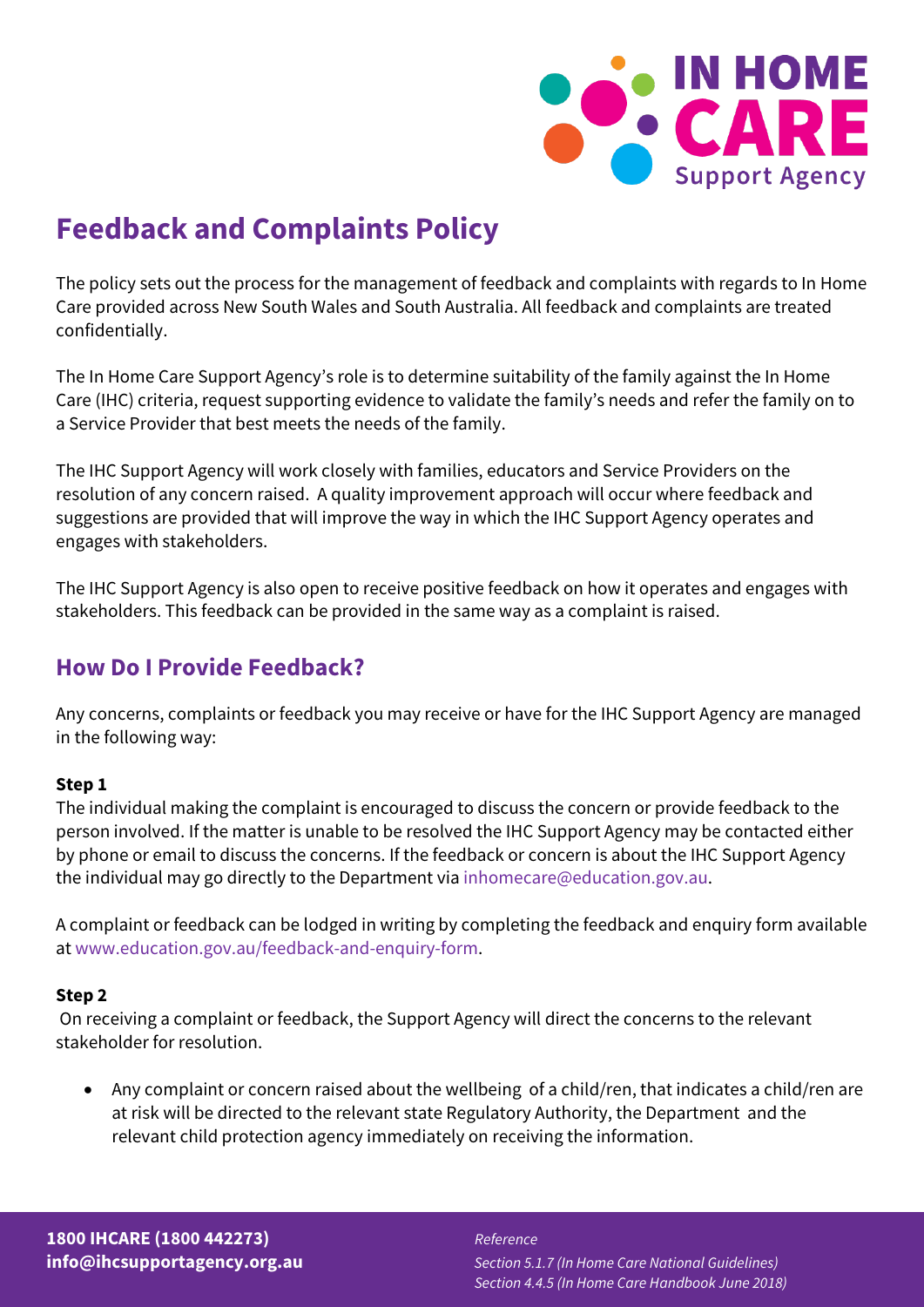

- Families with concerns about their IHC educator should discuss and resolve these with the Service Provider. If the IHC Support Agency receives complaints about educators, the Service Provider will be informed and encouraged to work through the concern to reach a resolution.
- For families who are raising concerns about their IHC Service Provider. The IHC Support Agency will raise the concern with the Service Provider and if the matter is unable to be resolved the complaint will be referred to the Department of Education to follow up with the family.
- If an educator contacts the IHC Support Agency with a complaint about a family, the IHC Support Agency will contact the Service Provider to work through resolving the concern.
- If an educator complains about an IHC Service Provider, the IHC Support Agency will act as an intermediary and refer the educator back to the Service Provider for resolution.
- Any complaints regarding potential breeches of family assistance law must be lodged in writing to the Department via [inhomecare@education.gov.au.](mailto:inhomecare@education.gov.au)

### **Step 3**

All complaints and feedback received are documented on the IHC Support Agency database and reported to the department each quarter.

### **Step 4**

If the complaint is unable to be resolved, the IHC Support Agency may contact the Department for guidance or refer the complaintive directly to the Department. Where ever possible resolution of any concern raised through the Support Agency is desirable.

If there are any disputes regarding the way the IHC Support Agency has assessed a family against the criteria for IHC, families and Service Providers can raise their concern directly with the IHC Support Agency. The IHC Support Agency may seek support and guidance from the Department of Education. If there is no resolution the matter may be raised with the Department of Education.

If you do not agree with the way the department has handled your compliant, you may contact the Commonwealth Ombudsman. The Ombudsman will not usually look into a complaint unless the matter has been raised first with the Department.

Complaints and feedback can be made through email, phone or by completing the Notification of Feedback and Complaints form available on the website and emailing it to the IHC Support Agency through [info@ihcsupportagency.org.au.](mailto:info@ihcsupportagency.org.au)

# **Complaints or Feedback on the Support Agency**

Any complaints or concerns about the IHC Support Agency should be raised directly with the Department of Education through the email address: [inhomecare@education.gov.au](mailto:inhomecare@education.gov.au)

# **1800 IHCARE (1800 442273)** *Reference*

**[info@ihcsupportagency.org.au](mailto:info@ihcsupportagency.org.au)** *Section 5.1.7 (In Home Care National Guidelines) Section 4.4.5 (In Home Care Handbook June 2018)*